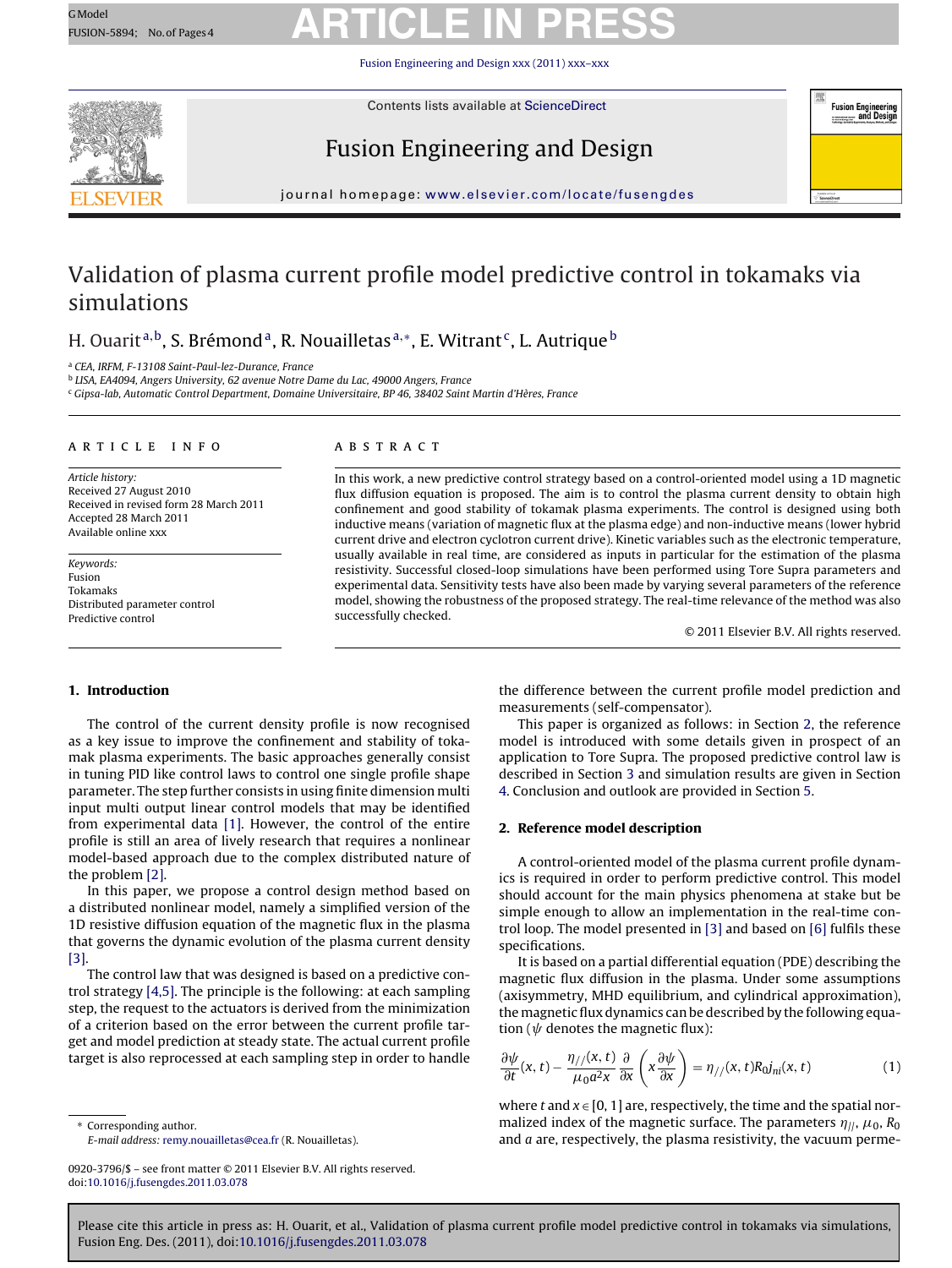### <span id="page-1-0"></span>GModel GModel Resear: No.of Pages4 **ARTICLE IN PRESS**

2 **https://warefilthering and Design** *xxx* (2011) *xxx*-



**Fig. 1.** MPC structure with self-compensator.

ability, and the major and minor plasma radius. The input  $j_{ni}$  is the non-inductive source of plasma current. Note that  $\psi$ ,  $\eta_{jj}$  and  $j_{ni}$  are both space (through  $x$ ) and time dependent. The plasma current density is obtained from:

$$
j = -\frac{1}{\mu_0 R_0 a^2 x} \frac{\partial}{\partial x} \left( x \frac{\partial \psi}{\partial x} \right)
$$
 (2)

The resolution of Eq. [\(1\)](#page-0-0) requires the knowledge of the plasma resistivity, appearing in the diffusion coefficient as well as the noninductive current profile source  $j_{ni}$ . Regarding the resistivity  $\eta_{||}$ , we used an analytical expression that is known to be fairly accu-rate [\[7,8\], w](#page-3-0)ith main dependence on the electron temperature  $T_e$  $(\eta_{||}$ =f(T $_{e}^{-3/2}$ )). The spatial–temporal variation of temperature T $_{e}$ could be modelled with the aid of a second partial differential equation describing the heat transport [\[6\].](#page-3-0) But as heat diffusion coefficients are not yet well modelled [\[9\], a](#page-3-0)nd as electron temperature is quite well measured on Tore Supra, we chose to consider the temperature as an input of the model.

The non-inductive current density  $j_{ni}$  is given by:  $j_{ni} = j_{bs} + j_{lh} + j_{ec}$ where  $j_{lh}$ ,  $j_{ec}$  and  $j_{bs}$  are, respectively, the LHCD current density, the ECCD current density and the bootstrap current density.

This last one is self-generated by the plasma, it can be modelled by a nonlinear function of the flux (this one can be obtained by an analytical formula [\[3,10\]\).](#page-3-0) The inductive current density or ohmic part is  $j_{Q} = j - j_{ni}$ . The LHCD and ECCD current densities are modelled by Gaussian functions controlled by engineering parameters (more details are given in [\[3\]\).](#page-3-0) To complete this modelling, both boundary and initial conditions are needed:

- the initial value of the poloidal flux is noted  $\psi(x, 0) = \psi_0(x)$ ,
- at the centre of the plasma, the spatial variation of the flux is null:  $\frac{\partial \psi}{\partial x}$  (x = 0, t) = 0,
- at the plasma edge, the temporal variation is:  $\partial \psi / \partial t$  (x=1,  $t$ ) =  $V_{\text{loop}}(t)$ , where  $V_{\text{loop}}(t)$  is the plasma surface loop voltage.

#### **3. Predictive control strategy**

#### 3.1. Basic principle

The model predictive control (MPC) [\[4,5\]](#page-3-0) is a well suited strategy to control nonlinear processes with variables and/or states constraints. First, a performance criterion, based on the difference between the reference trajectory and the process output on a given time outlook is defined. Then, at each time step, the control method computes and applies the set of control inputs set that minimize this performance criterion while fulfilling the system engineering constraints.

Fig. 1 gives the considered control structure. It is composed of the process with the output  $j_p$ , an internal model with the output  $j_m$ , a model-based optimization algorithm and a self-compensator. The command  $\mu$  is applied both to the internal model and to the process. It is calculated by the optimisation algorithm in order to fit  $j_m$  to  $j_d$ . The self compensator handles the modelling errors between the process and the internal model. It takes into account the difference

between  $j_p$  and  $j_m$  to modify  $j_d$  in order to match the steady state reference  $j_{\text{ref}}$ .

#### 3.2. Definition of constraints and criterion

As mentioned earlier, our objective is to control the current density profile with the control vector  $\mu$  composed of the loop voltage  $V_{\text{loop}}$ , the powers (respectively,  $P_{lh1}$  and  $P_{lh2}$ ) and wave refractive indexes (respectively,  $N_{lh1}$  and  $N_{lh2}$ ) of the two Tore Supra LHCD launchers. This objective can be formulated as the following optimization criterion:

$$
\min_{V_{\text{loop}}, P_{lh1}, N_{lh1}, P_{lh2}, N_{lh2}} J \doteq \int_0^1 (j_{\text{ref}} - j_p)^2 dx \tag{3}
$$

To take into account the discrepancies between the reference model and the process, a zero-order self-compensator is used: the error  $e$  at time  $k$  is assumed to be the same at time  $k+1$ . One obtains according to Fig. 1:  $j_d = j_{ref} - e$ ,  $e = j_p - j_m$ ,  $j_d - j_m = j_{ref} - j_p$ where  $j_m = j_{\Omega} + j_{lh} + j_{bs}$ . From these considerations, the criterion (3) becomes:

$$
\min_{V_{\text{loop}}, P_{l h 1}, N_{l h 1}, P_{l h 2}, N_{l h 2}} J = \int_0^1 (j_d - (j_{\Omega} + j_{l h} + j_{b s}))^2 dx
$$
 (4)

 $j_{\Omega}$  and  $j_{lh}$  are, respectively, function of the loop voltage  $V_{loop}$  and of the LHCD launchers parameters:

$$
j_{\Omega}(x, t \gg t_d) = -\frac{V_{\text{loop}}(t)}{R_0 \eta_{//}(x, t)}
$$
  

$$
j_{lh} = f(P_{lh1}, N_{lh1}, P_{lh2}, N_{lh2})
$$

where  $t_d$  is the diffusion time. Due to engineering limitations, the control variables are bounded:

$$
\begin{cases}\n-5 \text{ V} \leq V_{\text{loop}} \leq 5 \text{ V} \\
0 \text{ MW} \leq P_{lh1} \leq 1.5 \text{ MW} & 0 \text{ MW} \leq P_{lh2} \leq 3 \text{ MW} \\
1.43 \leq N_{lh1} \leq 2.37 & 1.67 \leq N_{lh2} \leq 2.33\n\end{cases}
$$
\n(5)

At each time step, the optimization algorithm looks for the set of control variables that minimize the criterion (4) under the constraints (5), to be applied at the following time step. In practice, a numerical optimization toolbox was used.

#### **4. Simulation results**

The reference model was implemented using Tore Supra specific parameters (given in [\[3\]\).](#page-3-0) The plasma current profile computed at the end of flat-top of the open-loop pulse TS#35109 was taken as control target. Two kind of tests were performed: to begin with, the reference model was chosen equal to the process in order to get a basic proof of the efficiency of the method. Then, the reference model parameters were modified to address the issue of the robustness of the proposed control against model uncertainties.

#### 4.1. Control strategy validation

[Figs. 2–4](#page-2-0) show the closed-loop control simulation results. The proposed closed-loop control strategy was actually able to find a set of control variables that is very similar to what was actually applied for several characteristic diffusion time at the end of the flat-top in the open-loop real experiment. Moreover, the steady state is reached after 5 s (with a mean error on the current profile below 2%) while staying within the engineering constraints: the closed-loop control strategy is able to go directly to the control target whereas a scan in wave refractive index of 25 s was actually performed in the open-loop real experiments (point-dashed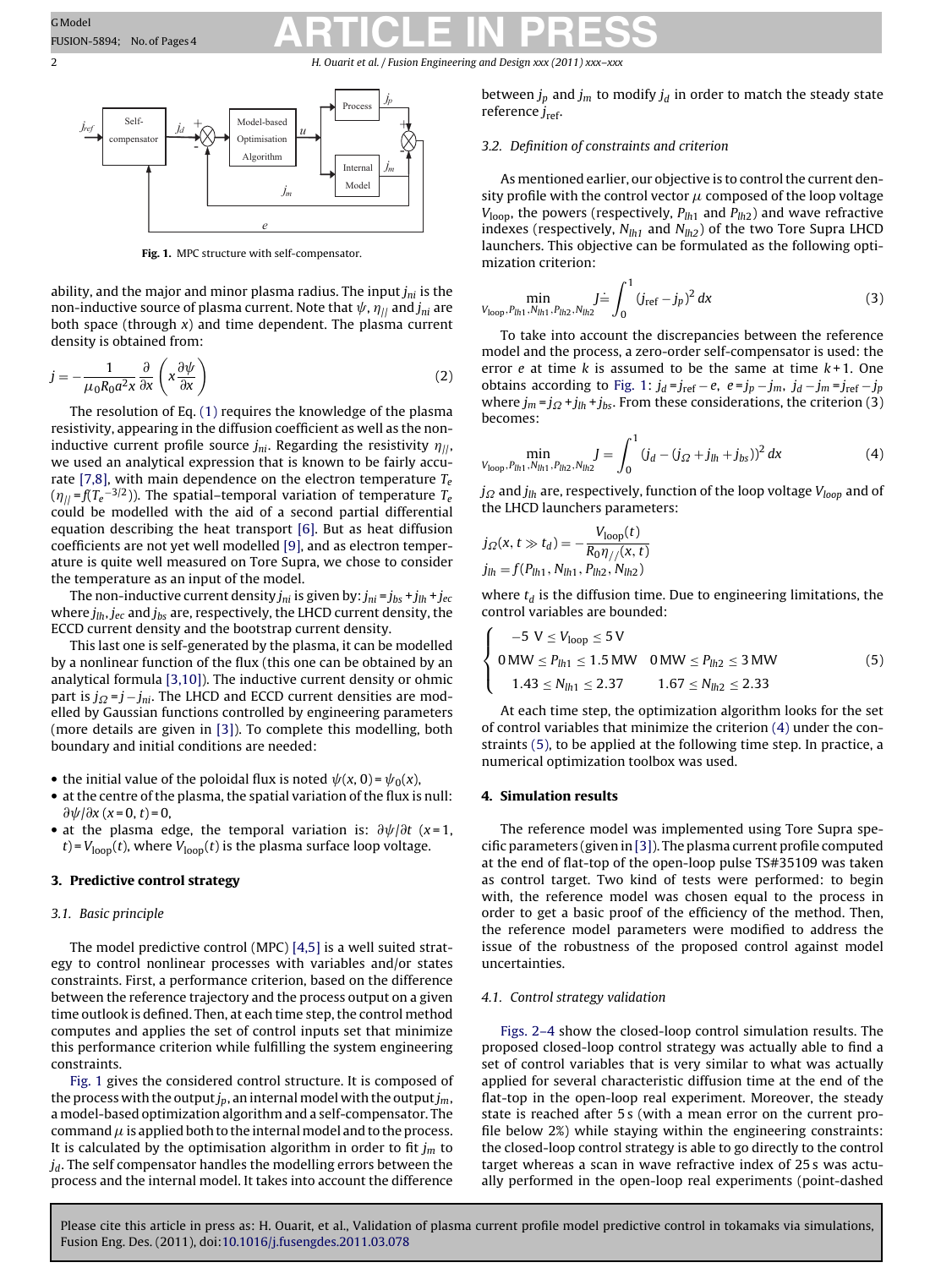# <span id="page-2-0"></span>GModel GModel Reserves ARTICLE IN PRESS

H. Ouarit et al. / Fusion Engineering and Design *xxx (2011) xxx–xxx* 3



**Fig. 2.** LHCD parameters in closed loop (solid line) computed in simulation and experimental values (point-dashed) from pulse TS#35109.



**Fig. 3.** Loop voltage in closed loop (solid) computed in simulation and experimental value (point-dashed) from pulse TS#35109.



**Fig. 4.** (Top) Simulated plasma current profile in closed loop (solid) and desired value (dashed) at time  $t = 5$  s. (Bottom) Mean control error.

#### **Table 1**

Uncertainty intervals on each parameter.

| Parameters       | $o_{\min}$ | $o_{\text{max}}$ | Parameters         | $\delta_{\min}$ | $o_{\text{max}}$ |
|------------------|------------|------------------|--------------------|-----------------|------------------|
| $W_{lh1}$        | $-0.99$    | >1               | $\eta_{lh2}$       | $-0.85$         | >1               |
| W <sub>lh2</sub> | $-0.99$    | >1               | Ž                  | $-0.75$         | 0.99             |
| $\mu_{lh1}$      | $-0.99$    | 0.65             | $T_e$              | $-0.63$         | >1               |
| $\mu_{lh2}$      | $-0.99$    | 0.65             | ñ                  | $-0.99$         | 0.85             |
| $\eta_{lh1}$     | $-0.85$    | >1               | $\eta_{\parallel}$ | $-0.7$          | >1               |

lines in Fig. 2). Also note that the control request is quiet smooth (no strong oscillations or overshoots). On the real experiment, LH was applied at 4.8 s leading to an increase of the electronic temperature. In the simulation, the experimental open-loop electronic temperature was used to compute plasma resistivity, which means that the control has to manage an unexpected evolution of this parameter at time 4.8 s before reaching steady state.

#### 4.2. Robustness assessment

Further simulations were performed to test the robustness of the proposed control strategy, in particular to check its behaviour in case of discrepancies between the reference model and the process. Two kinds of discrepancies were considered: firstly, errors in the plasma state measurements taken as input in the reference model, such as the mean electron density  $\bar{n}$ , the effective value of the plasma charge Z or the temperature profile  $T_e$ . Secondly, uncertainties in the scaling laws used for the estimation of  $j_{lh}$  and  $\eta_{ll}$ . For each launcher  $i \in [1, 2]$ , the current  $j_{lh}$  is given by:

$$
j_{lhi}(x) \propto \frac{\eta_{lhi} P_{lhi}}{\bar{n} R_0} \exp\left(\frac{\mu_{lhi} - x}{2\sigma_{lhi}}\right)
$$

$$
\sigma_{lhi} = \frac{(\mu_{lhi} - w_{lhi})}{2 \ln(2)}
$$

where the parameters  $\eta_{lhi}$ ,  $\mu_{lhi}$ ,  $w_{lhi}$  are given by scaling laws and are dependant of  $\bar{Z}$ ,  $N_{lhi}$ , the total plasma current  $I_p$  and the poloidal magnetic field  $B_{\theta}$ , see [\[3\]. T](#page-3-0)he parameters vector  $X_{\text{par}}$  is defined as following:

$$
X_{\text{par}} = \begin{pmatrix} w_{lh1} & w_{lh2} & \mu_{lh1} & \mu_{lh2} & \dots & \eta_{lh1} & \eta_{lh2} & \bar{Z} & \bar{T}_e & \bar{n} & \eta_{//} \end{pmatrix}^T
$$

For the reference model, a different parameters vector  $X'_{\text{par}}$  was used:

$$
X'_{\text{par}} = (I_n + \Delta_{\text{par}})X_{\text{par}}, \qquad \Delta_{\text{par}} = \text{diag}(\delta_1, \delta_2, \dots, \delta_{10})
$$

where  $I_n$  and  $\delta_i$ ,  $i \in [1, 10]$  are, respectively, the identity matrix and the relative errors made on each parameters. For each parameter, ones after the other, we performed simulation to define the minimum and maximum deviation that the control can cope with, i.e. keeping time response satisfactory. If  $\delta_i$  is set out of the interval presented in Table 1, either the system becomes unstable or the current profile is too far from the reference or the control request is too noisy. The actual uncertainties are generally much smaller than these ones. Thus, good performance in practice could be expected.

With this sensibility study, we are able to find which parameters are important for the control loop. For the modelling of the coupling between the plasma and the LHCD launchers, the main parameters seem to be  $\mu_{lh1}$  and  $\mu_{lh2}$ . Despite that errors on  $\bar{Z}$ ,  $T_e$ ,  $\bar{n}$ ,  $\eta_{ll}$  result in a difference between the dynamics of the reference model and the process, the control law is highly robust against these parameters variations. Series of simulation with randomly distributed model uncertainties up to  $\pm 20\%$  have been performed showing the same